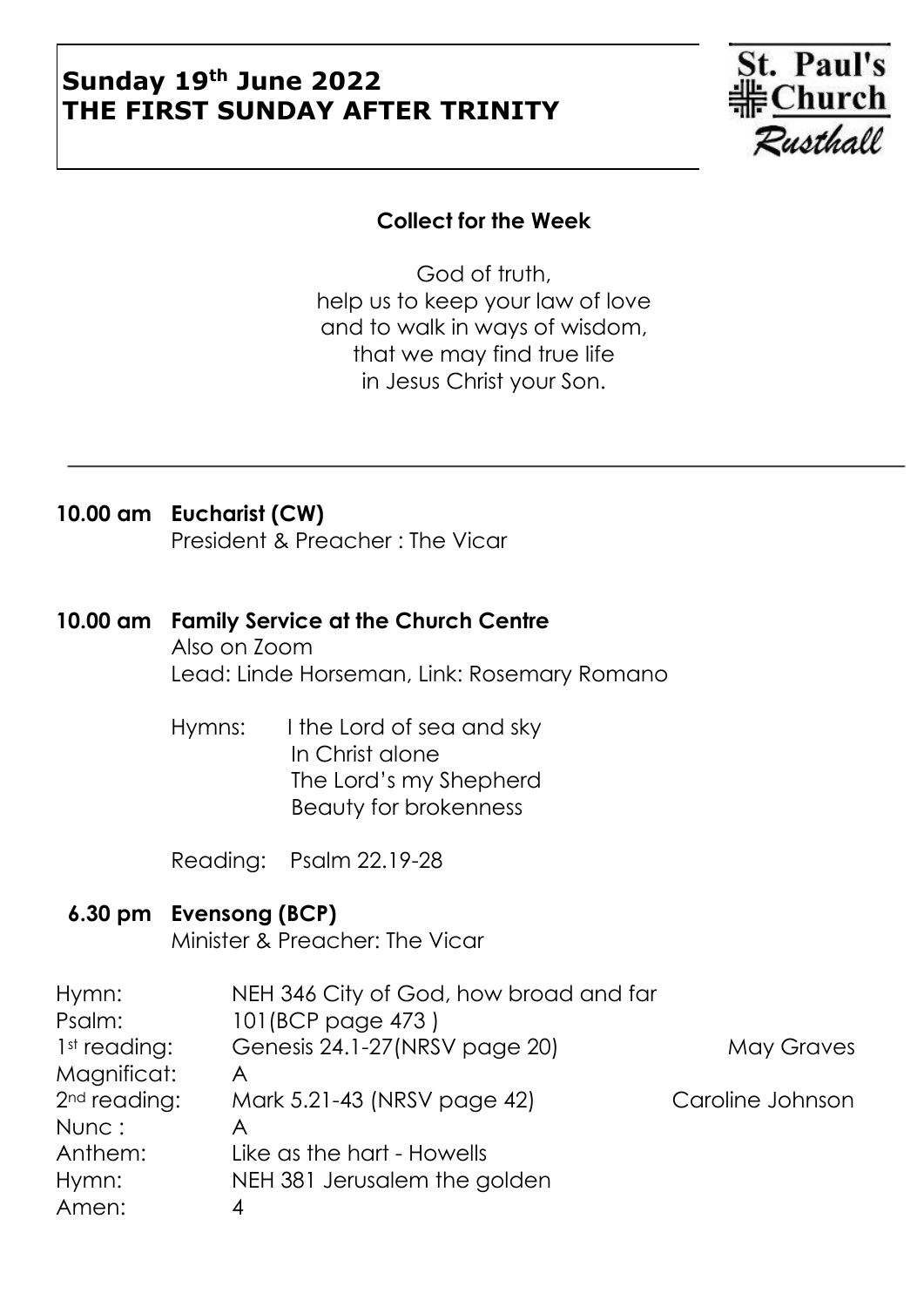# **THE WEEK AHEAD**

### **MONDAY 20th**

 9.30 am Organ tuning at the Parish Church 10 am – 12 noon Church Centre open for private prayer

### **TUESDAY 21st**

Parish Office closed 8.00 pm Wardens Visitation to the Archdeacon with the Vicar

**WEDNESDAY 22nd** *Alban, First Martyr of Britain, c. 250* 10 am – 12 noon Church Centre open for private prayer 12 noon- 2 pm Charlie's Angels pop- up lunch at the Church Centre

**THURSDAY 23rd** *Ethelreda, Abbess of Ely, c. 678* 12 for 12.30 Lunch Club at the Church Centre

### **FRIDAY 24th** *The Birth of John the Baptist*

12.30 pm Community Larder at the Church Centre 6.30 pm Junior Choir practice 7.30 pm Senior Choir Practice

### **SATURDAY 25th**

12 noon onwards Rusthall Village Fete at the playing fields

 4.00 pm The Choir sing Evensong at Southwark Cathedral (the coach leaves at 12.30 pm)

#### **NEXT SUNDAY 26th June THE SECOND SUNDAY AFTER TRINITY**

- **10.00 am Matins (BCP)** Minister & Preacher: Rev. Nicholas Burton
- **10.00 am Family Service with Holy Communion at the Church Centre** also on Zoom President: The Vicar, Link: Daphne Pollard
- **6.30 pm Eucharist (CW)** President & Preacher: The Vicar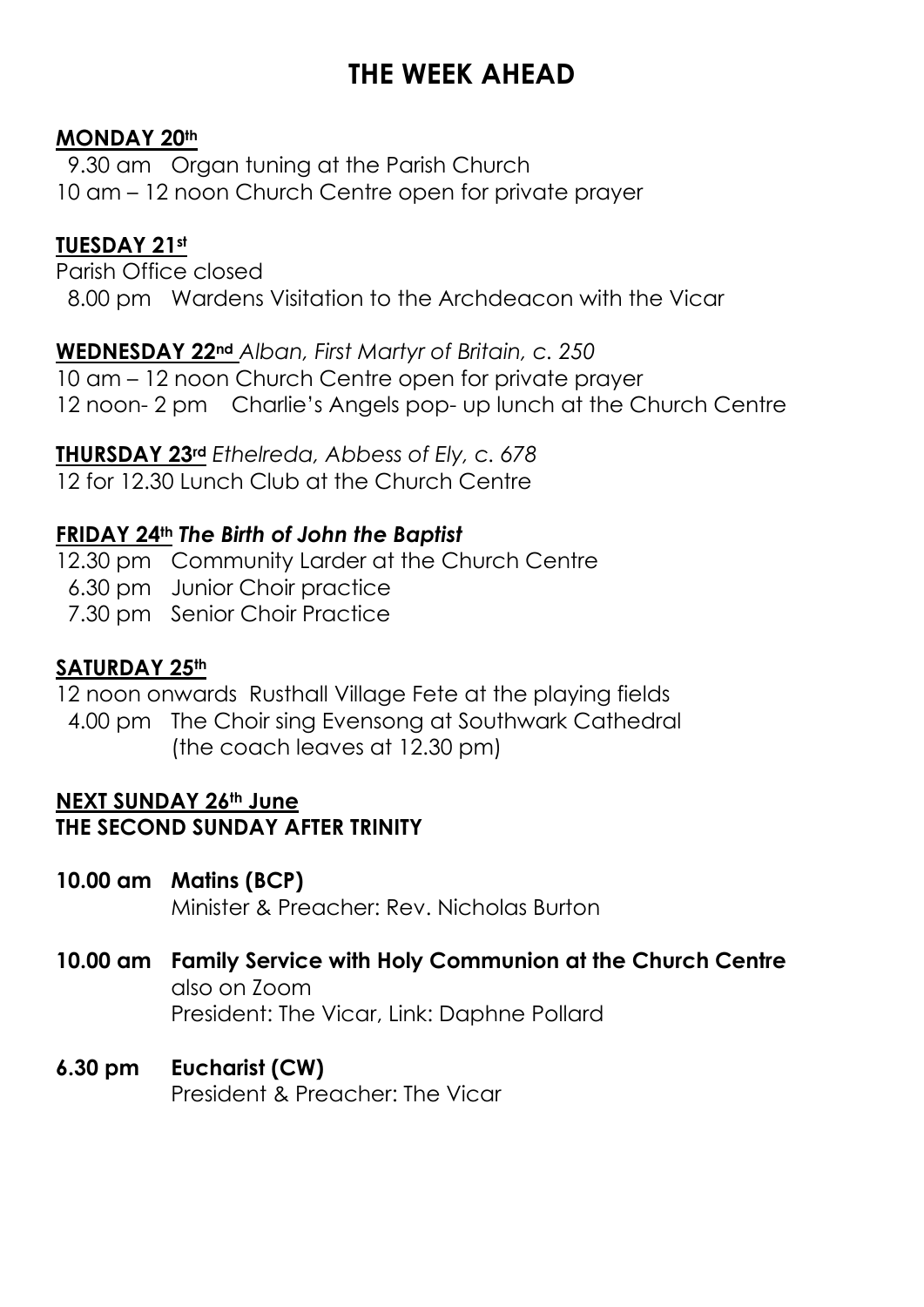## **NEWS AND NOTES**

### **From the Vicarage**

Warm greetings to you all. I hope you have enjoyed the spell of lovely sunny weather. I hope we will have such weather for the Village Fete on Saturday – and that we see some of you there. As a Church we now restart our longest liturgical season called "Ordinary Time". I pray that as we continue our Christian journey we would continue to encounter God in our daily tasks and routines and experience God's peace in an extraordinary way. Ronnie

### **Father's Day**

We wish all Fathers and Father figures a peaceful and loved filled day today. We also remember all those Fathers who are no longer with us and wish comfort to those who miss them.

### **Choir Visit**

Next Saturday, the 25<sup>th</sup> June, our Choir are singing Choral Evenson at Southwark Cathedral. The service is at 4 pm. Due to the threatened rail strike a coach has been booked, leaving from the Parish Church at 12.30 pm. If you would like to come up to London with us there are a few spare seats available. Please see Fiona or Ginette to arrange this. Thank you.

### **Lunch Club Appeal**

We are delighted that Thursday Lunch Club is up and running after the lockdowns BUT in order to continue successfully we need more guests to attend regularly to make the club financially viable. The two course lunch, with vegetarian option, costs just £6 per week. It is open to anyone over 55 in Rusthall, Langton, Tunbridge Wells and the surrounding area. You do not need to live in Rusthall - all are welcome. As well as enjoying a great meal it is a lovely opportunity to meet old and make new friends. Please do support us. Thank you. For more information please contact Ros Rodwell on 01892 618538 or Pat Cripps on 01892 543355



**Altar Flowers at the Parish Church**

The altar flowers are given today by Barbara Gillinder To celebrate Fathers everywhere